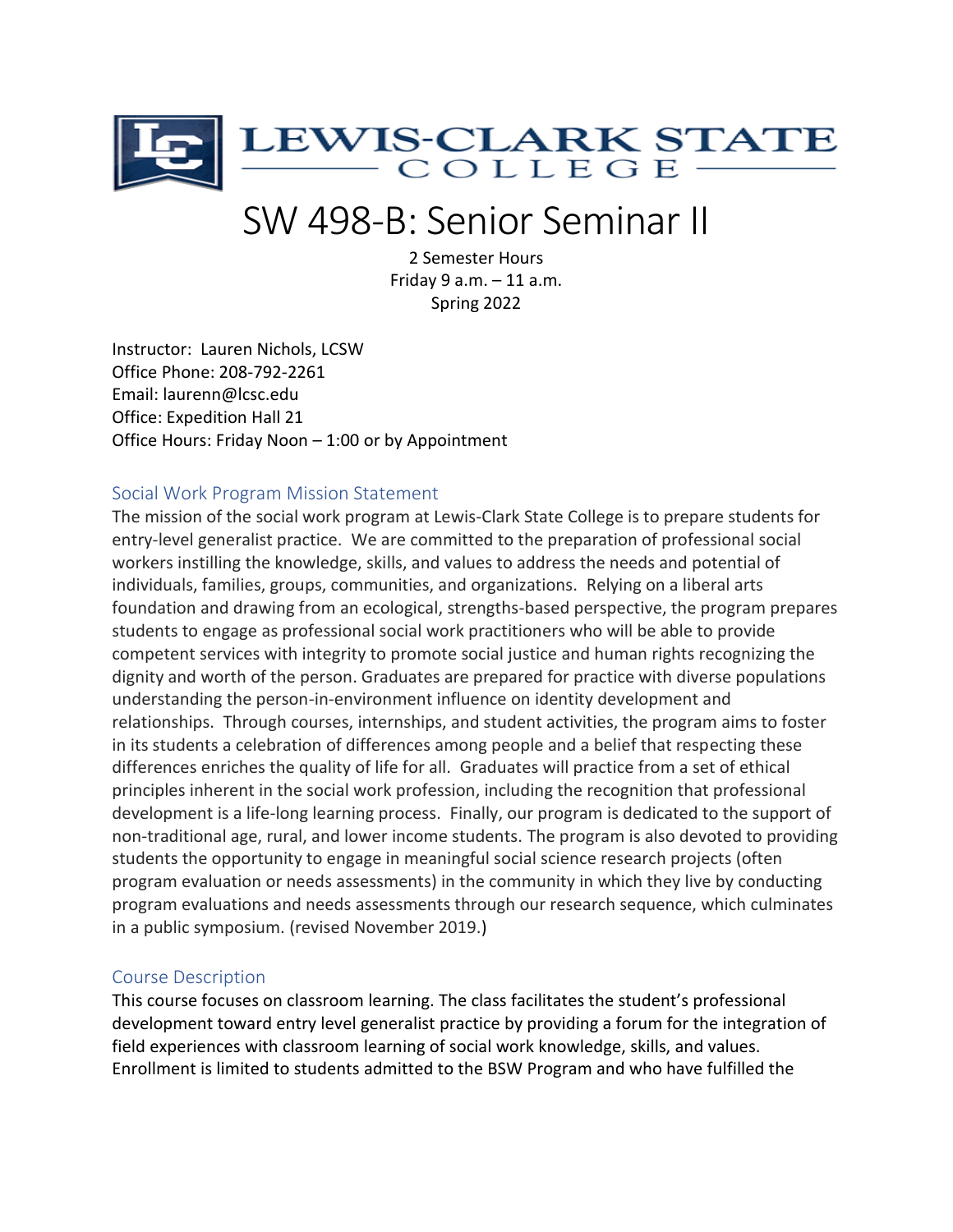requirements outlines in the Field Application. Pre-requisite: SW386 and SW342, SW443 can be taken concurrently. Co-Requisite: SW497B.

# Introduction and Overview

This course facilitates the student's development toward entry level generalist practice by providing a forum for the integration of field experiences with classroom learning of social work knowledge, values, and skills. The reflection of experiential learning in a seminar atmosphere enhances student's knowledge and use of self in generalist practice. Although specific experiences of students will differ somewhat depending on their particular agency setting, all students will focus on the beginning skills of professional practice.

Seminar focuses on the enhancement of the student's self-awareness as it relates to social work issues. The student is expected to develop professional use of self through the processing of experiences encountered in field practice. The student is expected to focus on further understanding of culture/racial, diversity sexual orientation gender, etc. and socioeconomic status as related to the client population and the practice of social work. Where possible, an international perspective is to be discussed. The student is expected to realistically apply social work values and ethics in decision making and use research as a means to further grow and develop in the profession.

Responsibilities of the social work student:

Explicit responsibilities and related instructions are found in the Field Instruction Manual.

# Purpose of The Course in The Curriculum

The profession of social work has long recognized the importance of providing instruction in the field which includes an application of the skills and theories taught in the classroom. This course provides students an opportunity to begin the practice of professional social work in a controlled and planned setting as well as the opportunity to dialogue on professional issues through topical discussions and written assignments.

# EPAS competencies and practice behaviors (expected learning outcomes) met in course

The Council on Social Work Education sets educational standards for all accredited social work programs. The 2015 Educational and Policy Accreditation Standard (EPAS) established 9 Core competencies and 29 Practice Behaviors that social work students are expected to meet upon graduation from an accredited BSW Program. At the termination of their field experience, the student will be competent in the following educational standards:

# 2015 Social Work Competencies

- Competency 1: Demonstrate Ethical and Professional Behavior. Social Workers:
	- make ethical decisions by applying the standards of the NASW Code of Ethics, relevant laws and regulations, models for ethical decision-making, ethical conduct of research, and additional codes of ethics as appropriate to context (1.1);
	- use reflections and self-regulation to manage personal values and maintain professionalism in practice situations (1.2);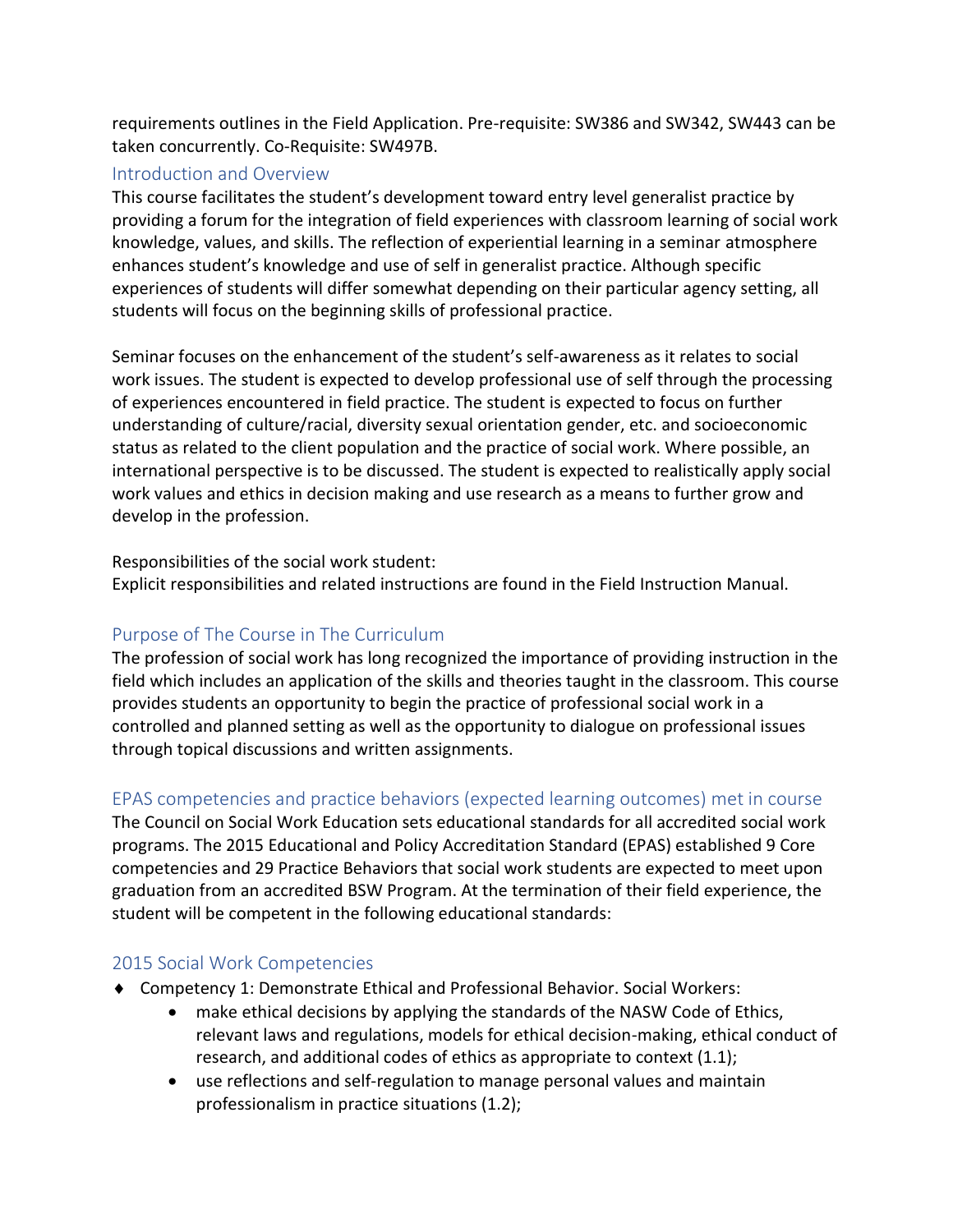- demonstrate professional demeanor in behavior; appearance; and oral, written, and electronic communication (1.3);
- use technology ethically and appropriately to facilitate practice outcomes (1.4); and
- use supervision and consultation to guide professional judgment and behavior (1.5).
- Competency 2: Engage Diversity and Difference in practice. Social Workers:
	- apply and communicate understanding of the importance of diversity and difference in shaping life experiences in practice at the micro, mezzo, and macro levels (2.1);
	- present themselves as learners and engage clients and constituencies as expert of their own experiences (2.2); and
	- apply self-awareness and self-regulation to manage the influence of personal biases and values in working with diverse clients and constituencies (2.3).
- Competency 3: Advance Human Rights and Social, Economic, and Environmental Justice. Social workers:
	- apply their understanding of social, economic, and environmental justice to advocate for human rights at the individual and system levels (3.1); and
	- engage in practices that advance social, economic, and environmental justice (3.2).
- Competency 4: Engage in Practice-informed Research and Research-informed Practice. Social workers:
	- use practice experience and theory to inform scientific inquiry and research (4.1);
	- apply critical thinking to engage in analysis of quantitative and qualitative research methods and research findings (4.2); and
	- use and translate research evidence to inform and improve practice, policy, and service delivery (4.3).
- ◆ Competency 5: Engage in Policy Practice. Social workers:
	- identify social policy at the local, state, and federal level that impacts well-being, service delivery, and access to social services (5.1);
	- assess how social welfare and economic policies impact the delivery of and access to social services (5.2); and
	- apply critical thinking to analyze, formulate, and advocate for policies that advance human rights and social, economic, and environmental justice (5.3).
- Competency 6: Engage with Individuals, Families, Groups, Organizations, and Communities. Social workers:
	- apply knowledge of human behavior and the social environment, person-inenvironment, and other multidisciplinary theoretical frameworks to engage with clients and constituencies (6.1); and
	- use empathy, reflection, and interpersonal skills to effectively engage diverse clients and constituencies (6.2).
- Competency 7: Assess Individuals, Families, Groups, Organizations, and Communities. Social workers:
	- collect and organize data, and apply critical thinking to interpret information from clients and constituencies 7.1);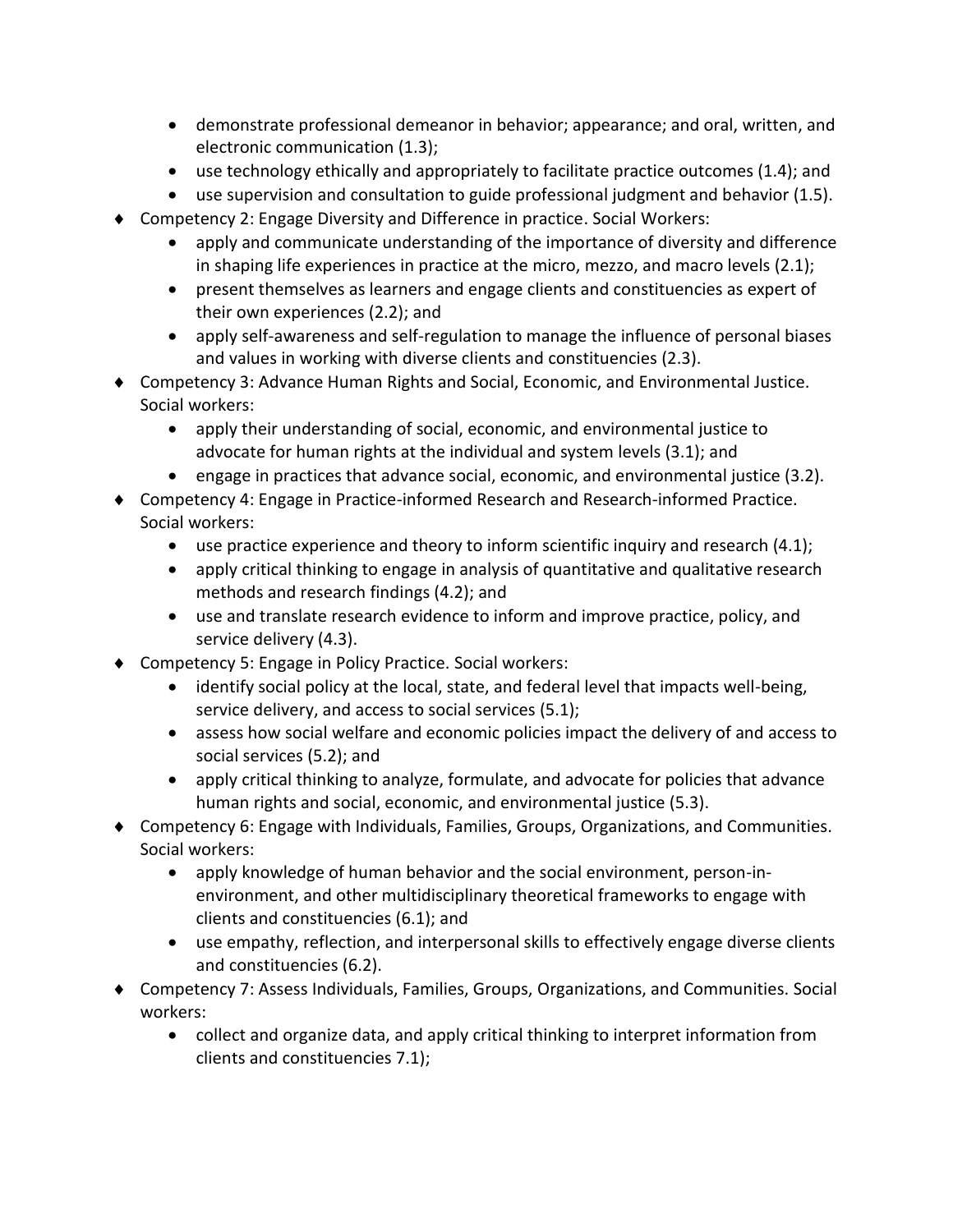- apply knowledge of human behavior and the social environment, person-inenvironment, and other multidisciplinary theoretical frameworks in the analysis of assessment data from clients and constituencies (7.2);
- develop mutually agreed-on intervention goals and objectives based on the critical assessment of strengths, needs, and challenges within clients and constituencies (7.3); and
- select appropriate intervention strategies based on the assessment, research knowledge, and values and preferences of clients and constituencies (7.4).
- Competency 8: Intervene with Individuals, Families, Groups, Organizations, and Communities. Social workers:
	- apply knowledge of human behavior and the social environment, person-inenvironment, and other multidisciplinary theoretical frameworks in interventions with clients and constituencies (8.1);
	- use inter-professional collaboration as appropriate to achieve beneficial practice outcomes (8.2);
	- negotiate, mediate, and advocate with and on behalf of diverse clients and constituencies (8.3); and
	- facilitate effective transitions and endings that advance mutually agreed-on goals (8.4).
- Competency 9: Evaluate Practice with Individuals, Families, Groups, Organizations, and Communities. Social workers:
	- select and use appropriate methods for evaluation of outcomes (9.1);
	- apply knowledge of human behavior and the social environment, person-in environment, and other multidisciplinary theoretical frameworks in the evaluation of outcomes (9.2);
	- critically analyze, monitor, and evaluate intervention and program processes and outcomes (9.3); and
	- apply evaluation findings to improve practice effectiveness at the micro, mezzo, and macro levels (9.4).

# Texts and Required Reading

Field Instruction Manual – This manual is available on Canvas.

NASW. (2008) Code of Ethics of the national association of social workers. Available online: [www.naswdc.org/pubs/code/doce.asp.](http://www.naswdc.org/pubs/code/doce.asp) Or may be purchased from SOSW for \$5.00.

American Psychological Association. (2010). Publication manual of the American Psychological Association. (6th Ed.). Washington, D.C.: Author.

# Teaching Methods/Class Climate

This course integrates the knowledge base and learning experience of the total social work program.

Methods of instruction: Seminar course is primarily a collaborative learning process utilizing lecture, group presentations, and group discussions. Seminar will allow time for sharing field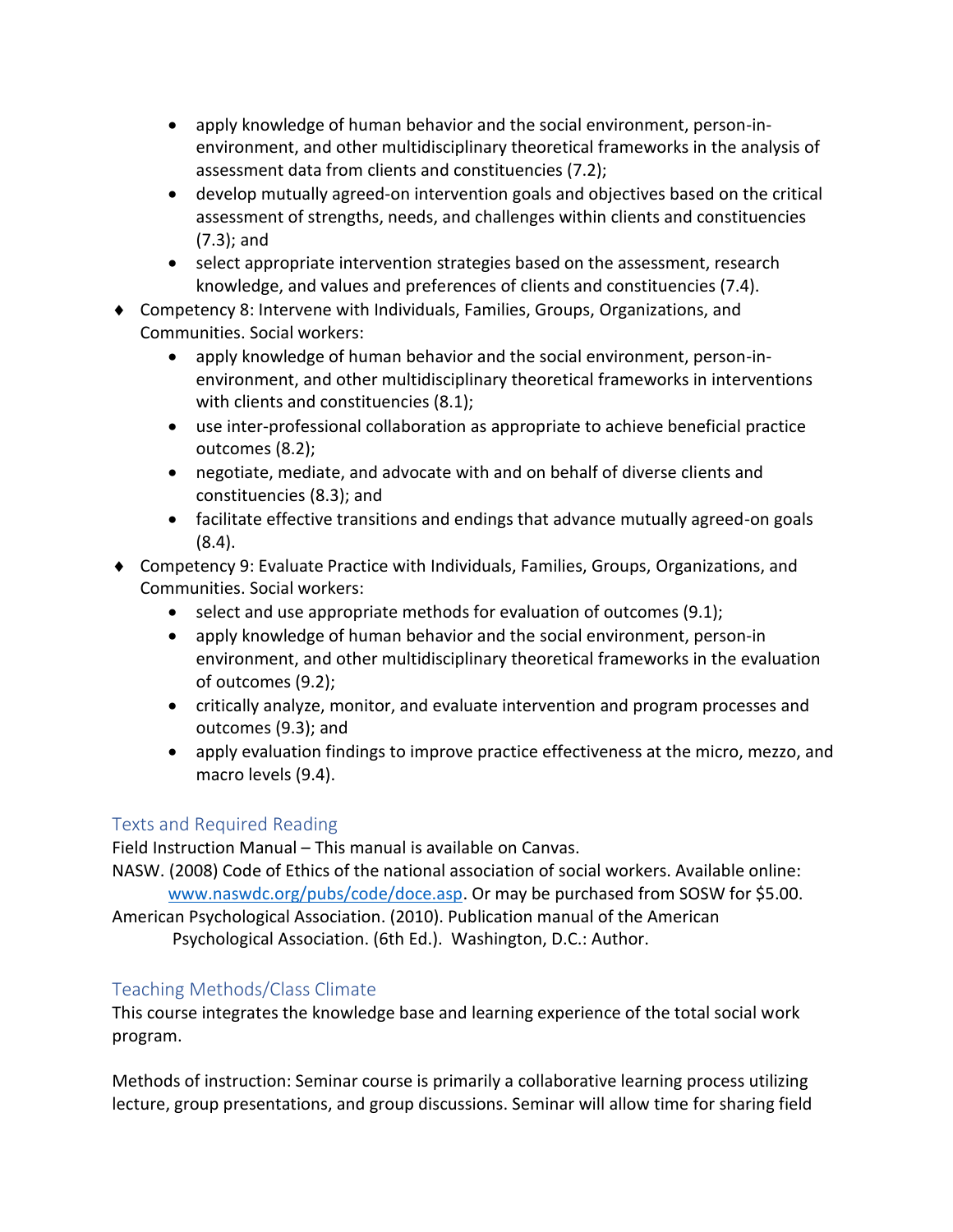practicum experiences and placing these experiences in theoretical framework, as well as skill development. Seminar will focus on: issues related to the student as the generalist practitioner; controversial issues encountered in the field, and issues related to the organization and the impact on social work practice.

This will be accomplished through student discussions based on the development of materials for the student's assignments during the semester.

# Shared Client and Agency Information

In the classroom, students and professors will occasionally discuss clients and agencies. In these discussions, it is expected that information about clients and agencies should be disguised or eliminated if clients could be identified and that this information is to be held in confidence within the bounds of the Code of Ethics. You must disguise the identity of clients in written assignments including changing the name of the client.

# Professional Behavior in the Classroom

There will be times during this course when societal "isms" or prejudicial attitudes and discriminatory practices are examined. Because of our commitment to social and economic justice, we are open to hearing all views and all perspectives will be carefully examined. Students are expected to be respectful of the opinions of others while at the same time striving to attain the ideals of social justice.

Students in professional program should conduct themselves as professionals in relation to the class session and assignments. It is not acceptable to be late for classes except in unusual circumstances. Frequent lateness or other unprofessional class conduct is likely to result in a lowered grade. Students are also evaluated on their personal and professional behavior or conduct in this class as described in the BSW Handbook. Please refer to the Handbook for further clarification. This seminar is a direct extension of your internship. It is expected that students will present themselves in the same manner in which they would present themselves in a staff meeting at their internship agency.

# Shared Client and Agency Information

In the classroom, students and professors will occasionally discuss clients and agencies. In these discussions, it is expected that information about clients and agencies should be disguised or eliminated if clients could be identified and that this information is to be held in confidence within the bounds of the Code of Ethics. You must disguise the identity of clients in written assignments including changing the name of the client.

#### Social and Economic Justice

#### Lewis-Clark State College's Statement of Inclusion

*Regardless of race, color, age, sex, religion, national origin, disability, veteran status, or sexual orientation, you will be treated and respected as a human being.* Please visit [LCSC's Diversity](http://www.lcsc.edu/diversity/) web page for more information.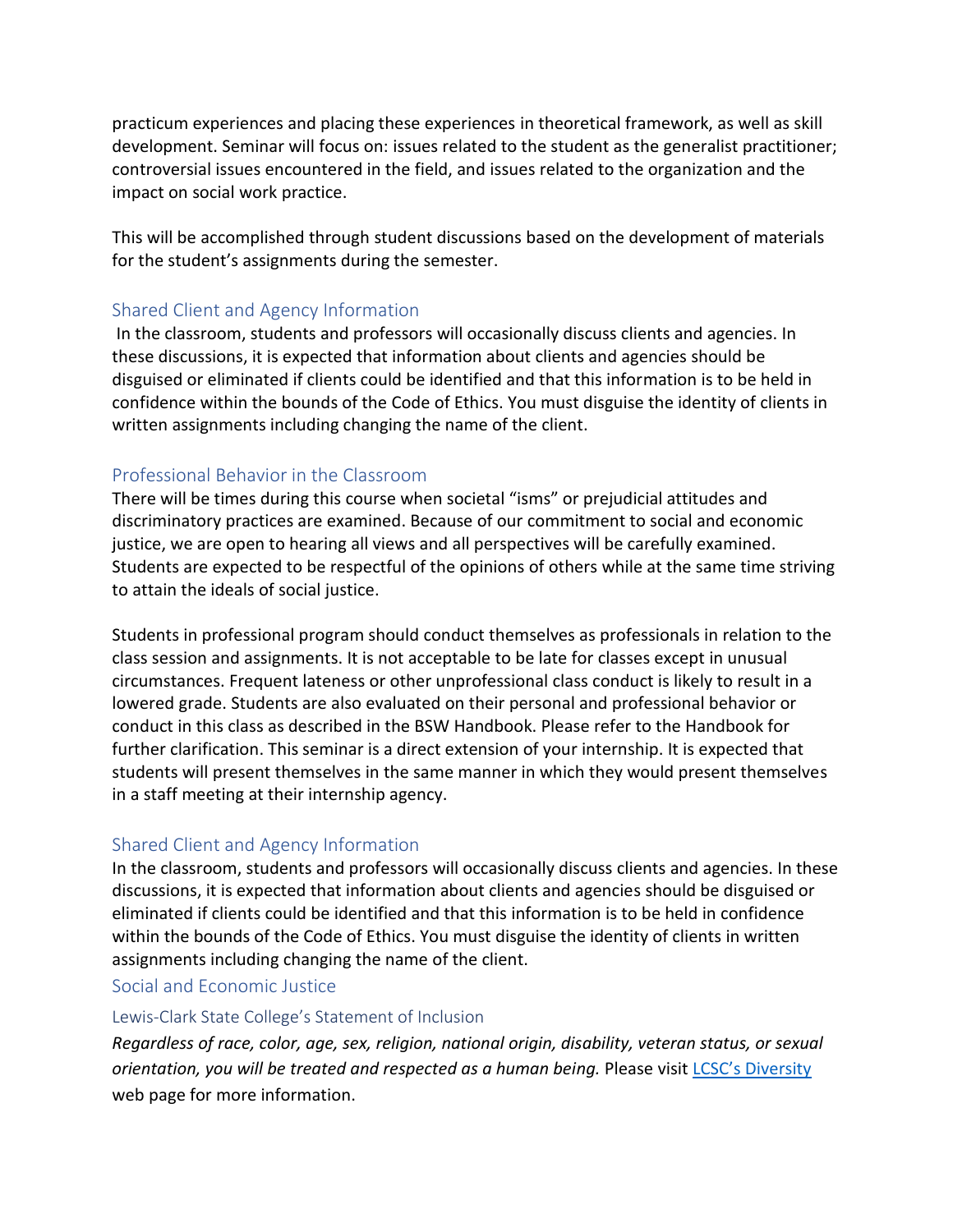#### Social Work Program Expectations

The faculty members of the Social Work Program believe that we all share a responsibility for championing social and economic justice for all members of society. Guided by the *NASW Code of Ethics*, social workers should strive to:

- Eliminate personal and institutional discrimination,
- Ensure access to needed resources and opportunities for all persons,
- Expand options and opportunities for everyone, but especially for persons who are disadvantaged or disenfranchised,
- Respect cultural diversity in society,
- Advocate changes that improve social conditions and promote social justice,
- Encourage participation in the democratic process, and
- Encourage people to develop their own voice.

# Assignments

Minimums listed are those required for a minimum passing grade of B-.

# **Journals**

You will complete 4 journals during the semester. Please choose one aspect of your internship experience and, using critical thinking skills, discuss what you have learned from the event. Use self-reflection to consider how you handled the situation well and what you could do better next time. If it was a situation that you witnessed others engaged in, discuss what your reactions to the event were, what your biases might have been, and how you might handle the experience in the future. Your journals should be a minimum of 4 pages. Please reread your work before submission to check for errors.

# Evaluation of Practice (Change in Service Paper): Traditional research paper

Describe a change in service delivery or practice that you feel would improve the quality of services at your agency. This needs to be a realistic change that you could see yourself implementing at your agency. You will complete an annotated bibliography and a final paper. You may submit a rough draft, but it is not required.

# Do not include an abstract for this assignment. Do not use headings. The paper should be written in persuasive essay style supported with professional resources.

Describe what is needed, why the change will create improvement in the quality of service and your recommendations for sustainable change. Support your plan with research. You will need a *minimum* of 10 professional resources. This should be a fully developed paper that proves the need for this change and shows that the change you are suggesting is feasible and based on research based best practices.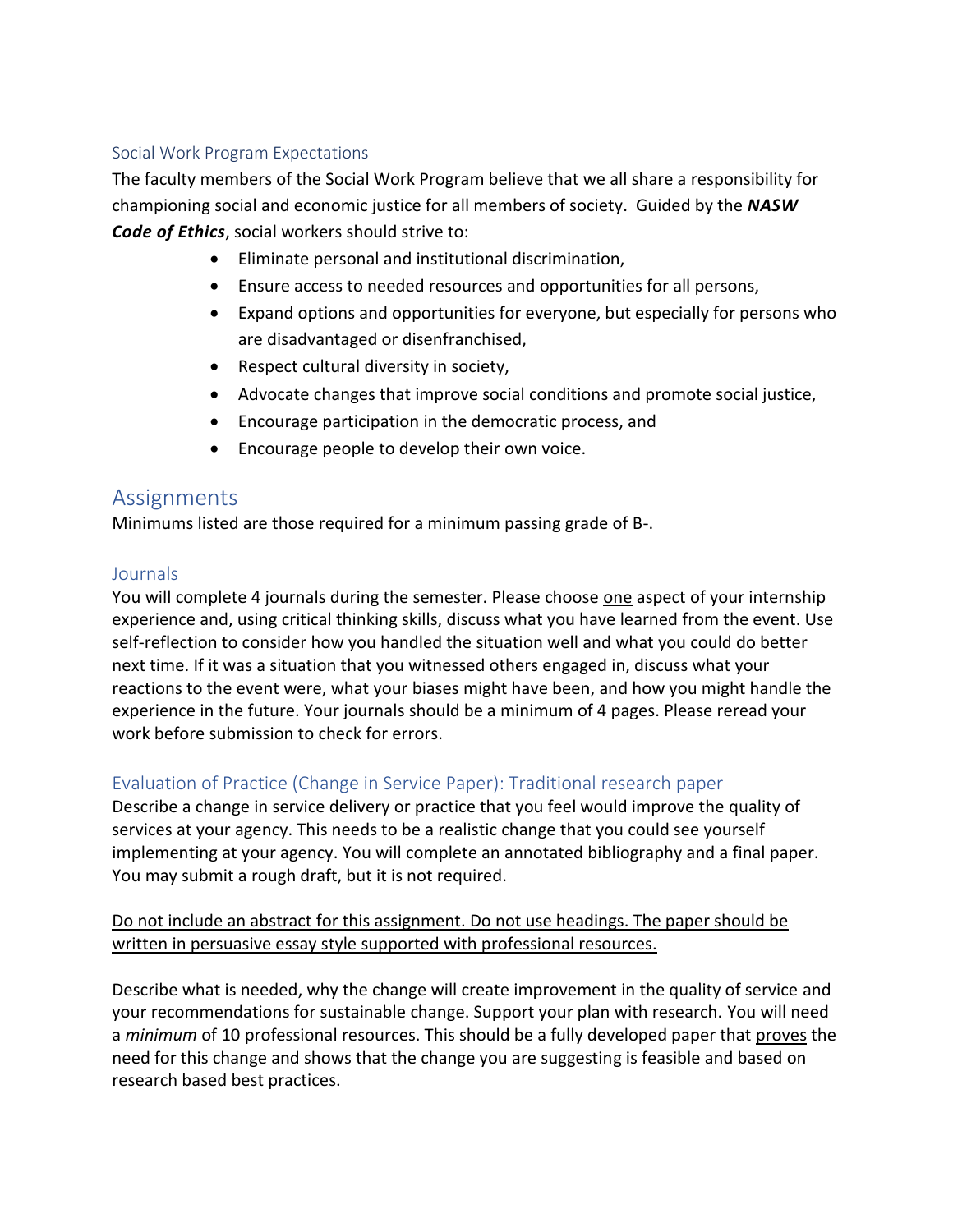Assesses Competency 9: Evaluate Practice with Individuals, Families, Groups, Organizations, and Communities. Social workers:

- select and use appropriate methods for evaluation of outcomes (9.1);
- apply knowledge of human behavior and the social environment, person-inenvironment, and other multidisciplinary theoretical frameworks in the evaluation of outcomes (9.2);
- critically analyze, monitor, and evaluate intervention and program processes and outcomes (9.3); and
- apply evaluation findings to improve practice effectiveness at the micro, mezzo, and macro levels (9.4).

# Ethics: In-class writing

This will be an extemporaneous writing completed in class. You will have one hour to complete the paper. You may not use notes for the in-class writing. This assignment is designed to reflect your ability to verbalize your thoughts in an extended conversation.

Describe an ethical dilemma you encountered at your agency. Describe the ethical reasoning model or ethical dilemma problem solving steps that were used to help resolve the dilemma.

Discuss how you used the NASW Code of Ethics in your work with the client system in this situation. How did the Code of Ethics guide your decision making?

Did your personal values conflict with the Code of Ethics? How did you resolve this conflict?

Assesses Competency 1: Demonstrate Ethical and Professional Behavior. Social Workers:

- make ethical decisions by applying the standards of the NASW Code of Ethics, relevant laws and regulations, models for ethical decision-making, ethical conduct of research, and additional codes of ethics as appropriate to context (1.1);
- use reflections and self-regulation to manage personal values and maintain professionalism in practice situations (1.2);
- demonstrate professional demeanor in behavior; appearance; and oral, written, and electronic communication (1.3);
- use technology ethically and appropriately to facilitate practice outcomes (1.4); and
- use supervision and consultation to guide professional judgment and behavior (1.5).

# Assess and Intervene: Presentation

Choose one client system you worked with during your field experience and present the case in detail. Include a genogram or eco-map and discuss applicable elements such as family membership, life cycle, ages, genders, problems, socioeconomic status, diversity considerations and strengths.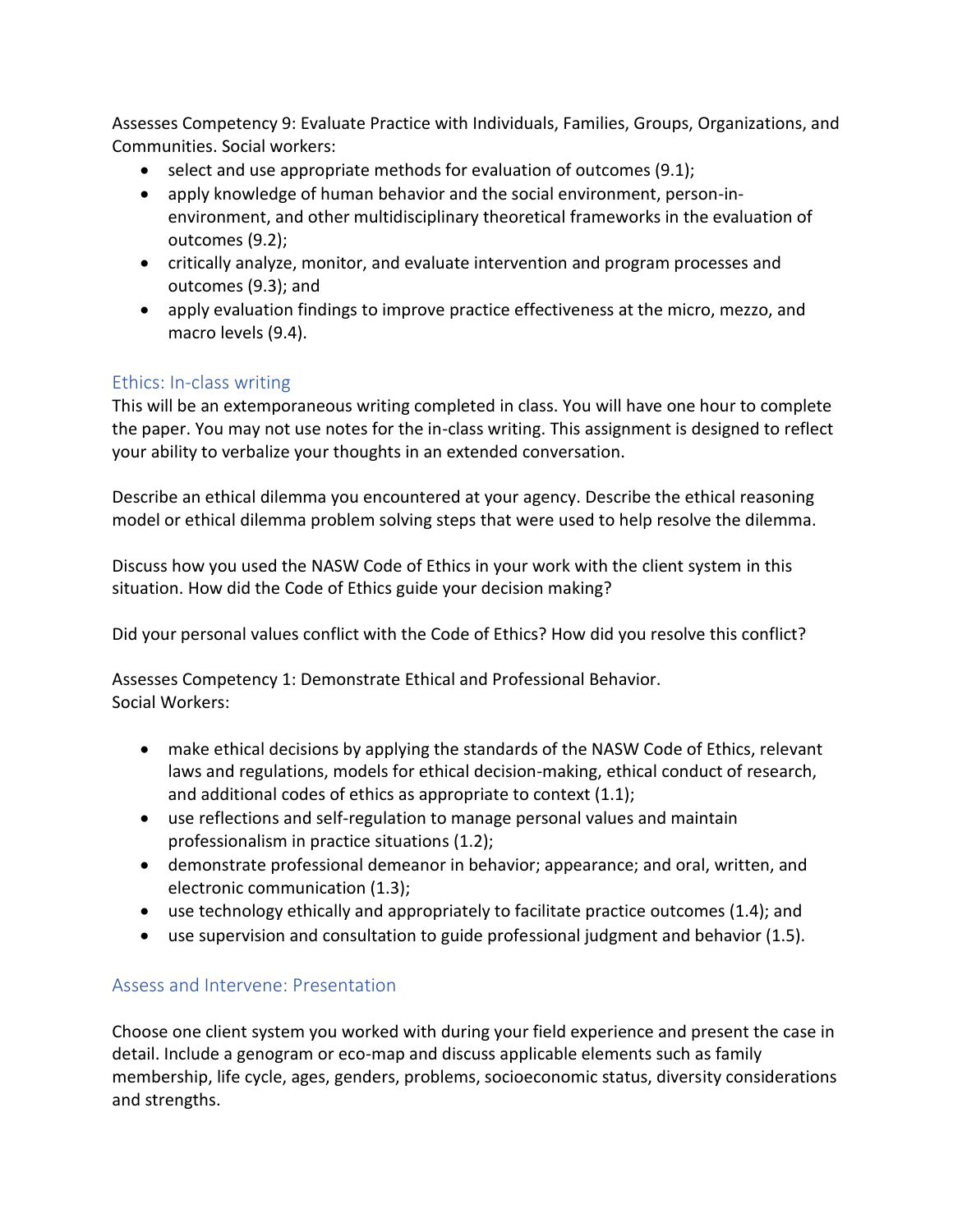Provide one intervention goal and the corresponding objectives you developed with the client (or would have created). Be sure to use behaviorally specific language. Describe the specific social work skills you used with the client to develop goals and objectives. Back up your choice of intervention with research.

# Please remove identifying information to protect confidentiality.

You will be presenting this assessment orally to your seminar class. The presentation will be 10 minutes in length and should include a PowerPoint presentation.

Assesses Competency 7: Assess Individuals, Families, Groups, Organizations, and Communities Social workers:

- collect and organize data, and apply critical thinking to interpret information from clients and constituencies 7.1);
- apply knowledge of human behavior and the social environment, person-inenvironment, and other multidisciplinary theoretical frameworks in the analysis of assessment data from clients and constituencies (7.2);
- develop mutually agreed-on intervention goals and objectives based on the critical assessment of strengths, needs, and challenges within clients and constituencies (7.3); and
- select appropriate intervention strategies based on the assessment, research knowledge, and values and preferences of clients and constituencies (7.4).

Assesses Competency 8: Intervene with Individuals, Families, Groups, Organizations, and **Communities** 

Social workers:

- critically choose and implement interventions to achieve practice goals and enhance capacities of clients and constituencies (8.1)
- apply knowledge of human behavior and the social environment, person-inenvironment, and other multidisciplinary theoretical frameworks in interventions with clients and constituencies (8.2);
- use inter-professional collaboration as appropriate to achieve beneficial practice outcomes (8.3);
- negotiate, mediate, and advocate with and on behalf of diverse clients and constituencies (8.4); and
- facilitate effective transitions and endings that advance mutually agreed-on goals (8.5).

# Portfolio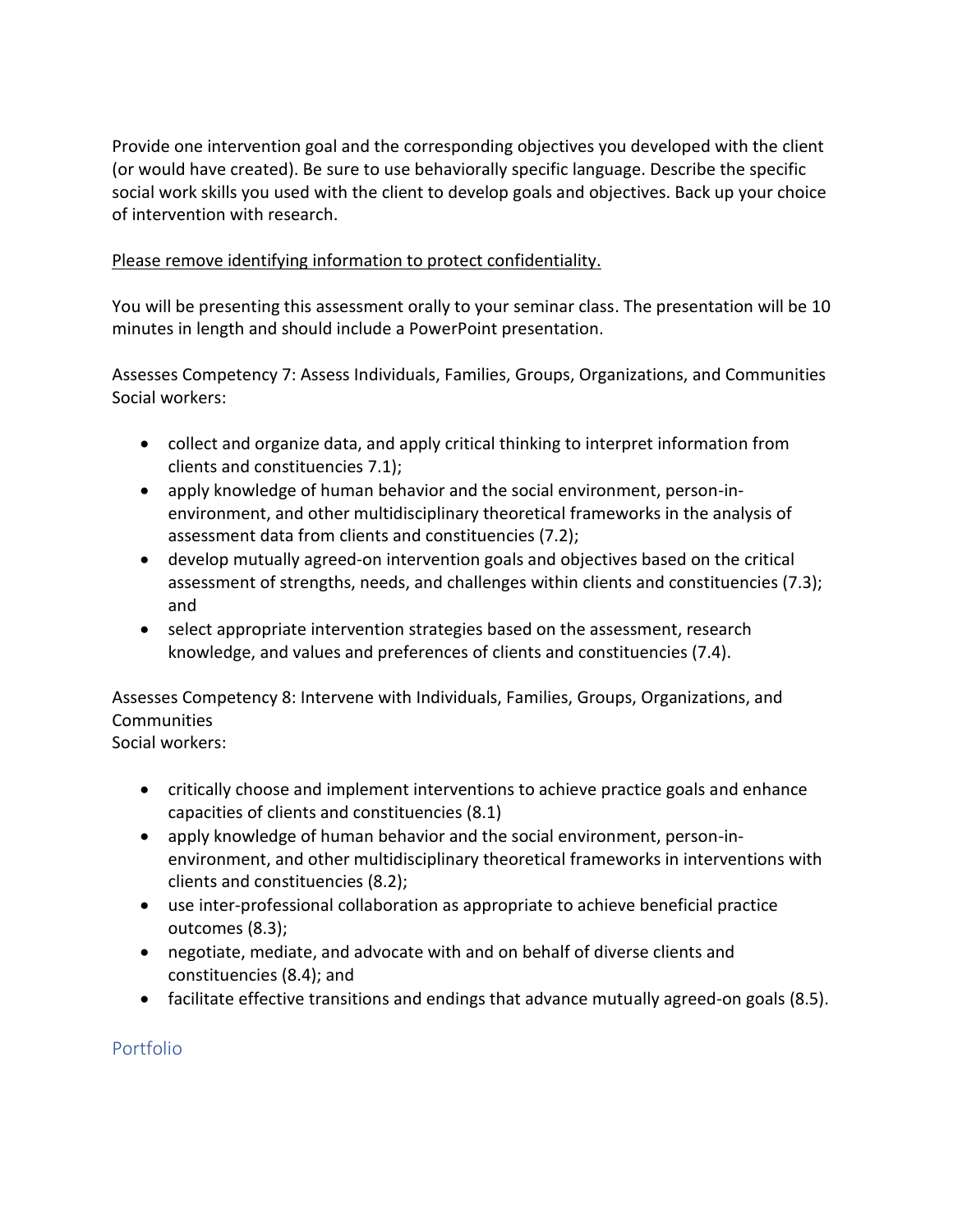The Senior Portfolio will be the final culmination of the work that you have completed this year. The portfolio will be completed in an online format. You will include your resume, at least 3 pieces of written work, other documents such as brochures or websites that you have developed – all in a well-planned online portfolio format. There are many free online website apps so you are not required to purchase this feature.

# Determining Your Grade

| Assignment                | Points                         | <b>EPAS Core Competencies</b> |
|---------------------------|--------------------------------|-------------------------------|
|                           |                                | covered                       |
| Evaluation of Practice -  | 25 points bibliography, 75     | Competency 9                  |
| research persuasive paper | points final draft. 100 points |                               |
|                           | total                          |                               |
| Ethics, in-class writing  | 100 points                     | Competency 1                  |
| Assess and Intervene -    | 100 points                     |                               |
| presentation and paper    |                                | Competencies 7 and 8          |
| Journals (5)              | 25 points each, 100 points     |                               |
| Portfolio                 | 100 points                     |                               |
| Total possible points     | 500 points                     |                               |

| Grade     | <b>Points required</b> |
|-----------|------------------------|
| A         | $500 - 460$            |
| А-        | 459 - 450              |
| $B+$      | 449 - 435              |
| B         | 434 - 410              |
| <b>B-</b> | 409 - 400              |

If you drop below a B-, you will meet with the instructor to discuss your grade and your options for raising your grade.

# Academic Honesty and Plagiarism\*\*

Part of the mission of Lewis-Clark State College is to educate students to be ethical. Students share with the faculty the responsibility for academic honesty and integrity. The college expects its students to do their own academic work. In addition, it expects active participation and equitable contributions of students involved in group assignments.

Violation of the Academic Integrity Statement, in whole or part, could result in an "F" grade for the course. The following acts of academic dishonesty are not acceptable:

• Cheating: using or attempting to use unauthorized materials, information, or study aids in any academic exercise (e.g., an exam).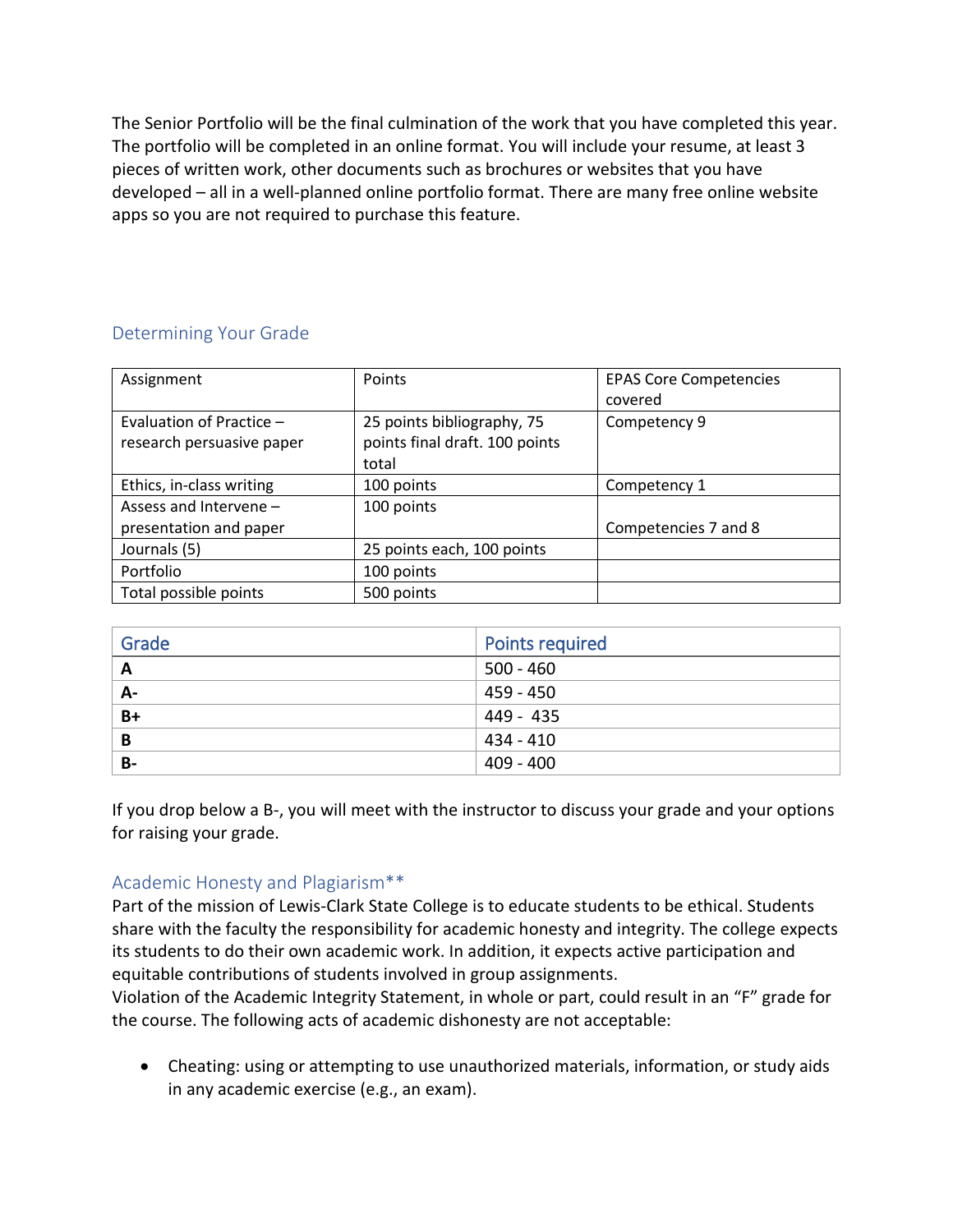- Fabrication: unauthorized falsification or invention of any information or citation in an academic exercise (e.g., a paper reference).
- Plagiarism: representing the words or ideas of another as one's own in any academic exercise (e.g., failing to cite references appropriately or taking verbatim from another source).
- Facilitating academic dishonesty: helping or attempting to help another to commit academic dishonesty (e.g., allowing another to copy from your test or use your work).

\*\*In addition to action by the professor, all incidents may be reported to Student Affairs.

# Professional Writing Standards

All printed work submitted to this professor should be prepared at a college standard of professional editing in accordance with the Publication Manual of the American Psychological Association (6th Ed.). Therefore, allow sufficient preparation time for proofreading and correction to typos, misspellings, and grammatical errors.

The reason for this expectation is that professionals are often judged based upon the quality of their written work. Carelessness in spelling and editing suggests that there will also be mistakes in the substance of the work. Therefore, written work, which has misspellings and other editing problems, will be graded down on this basis alone.

Note: If you need help with your writing skills, the Writing Center (792-2433) may be able to assist you in improving them. The efforts you make will help you with your courses at LCSC as well as throughout your professional career because you will continue to be judged by other professionals on the basis of your written work

The instructor reserves the right to waive one or more of the policies listed above in rare, but special circumstances.

# Tentative Class Schedule

# All assignments are due Sunday of the week by midnight.

Week 1

• Introduction to course and syllabus. Discussion of Senior Portfolio and Change in Service Paper.

# Week 2

- Discussion of ethics in practice.
- Journal 1 due on Canvas by midnight on Sunday.

# Week 3

• Discussion of finding social work positions.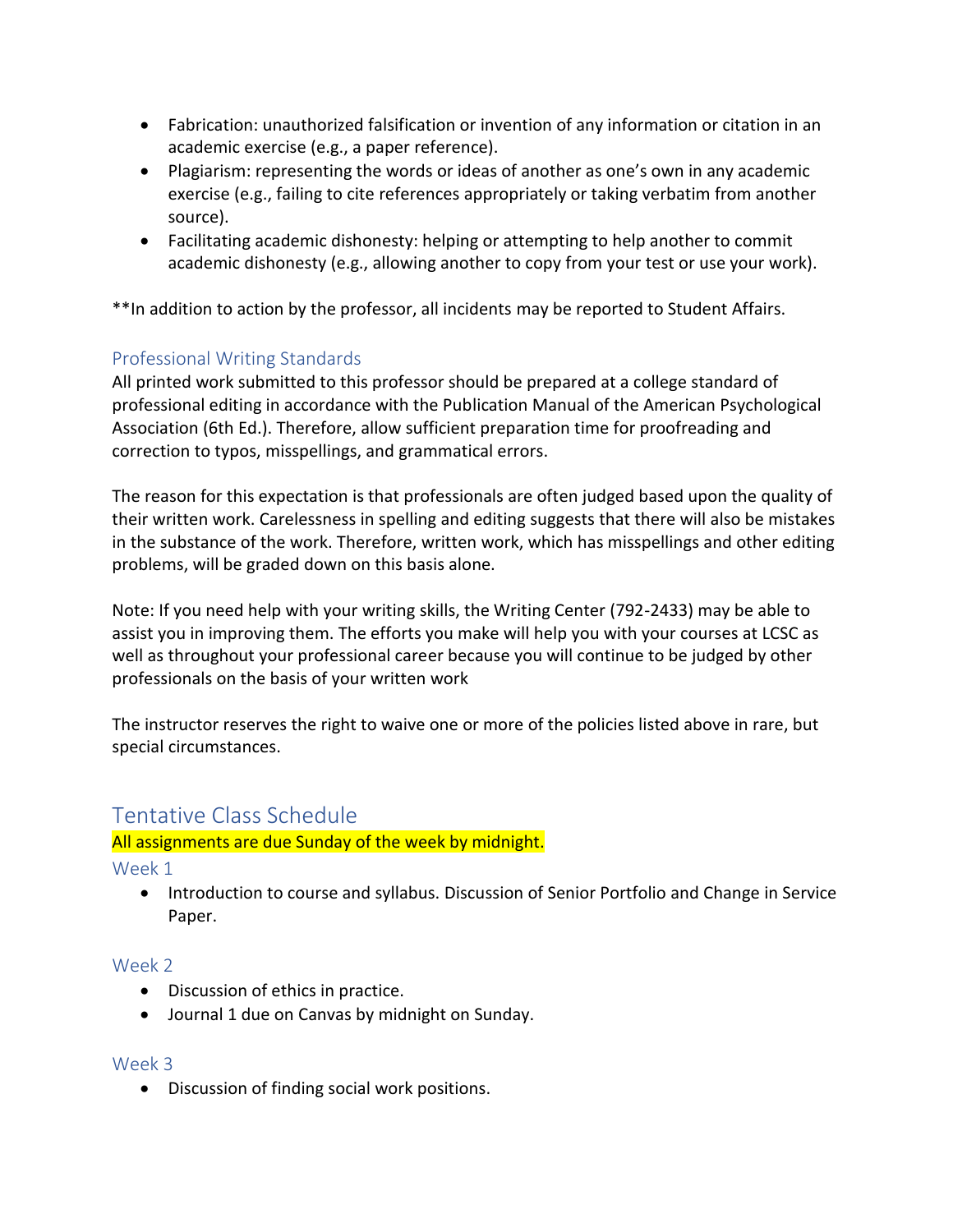• Bibliography for Change in Service paper due midnight on Canvas.

# Week 4

- Discussion of Resume/Vita please bring a copy of your curriculum vita to class.
- Ethical dilemma in-class writing. You will have one hour for the writing.

# Week 5

- Please bring a rough draft of your Change in Service paper to class.
- Journal 2 due on Canvas by midnight on Sunday.

# Week 6

• Discussion of internship topics.

# Week 7

• Discussion of evaluation of practice paper.

# Week 8

- Discussion of Evaluation of Practice Paper
- Journal 3 due on Canvas by midnight on Sunday.

# Week 9

• Discussion of internship topics.

# Week 10

- Discussion of internship topics.
- Evaluation of Practice paper due March 28 at 5 p.m. on Canvas.

# Week 11

- Discussion of Evaluation of Assessment of Client
- Completion and Submission of Portfolio

# Spring Break

# Week 12

- Presentations of Assessment and Intervention. The powerpoint for your presentation is due Sunday of this week, for all students.
- Please schedule your end of the year evaluation with your AFI for the week of April 22.

# Week 13

• Presentations of Assessment and Intervention (second half of students).